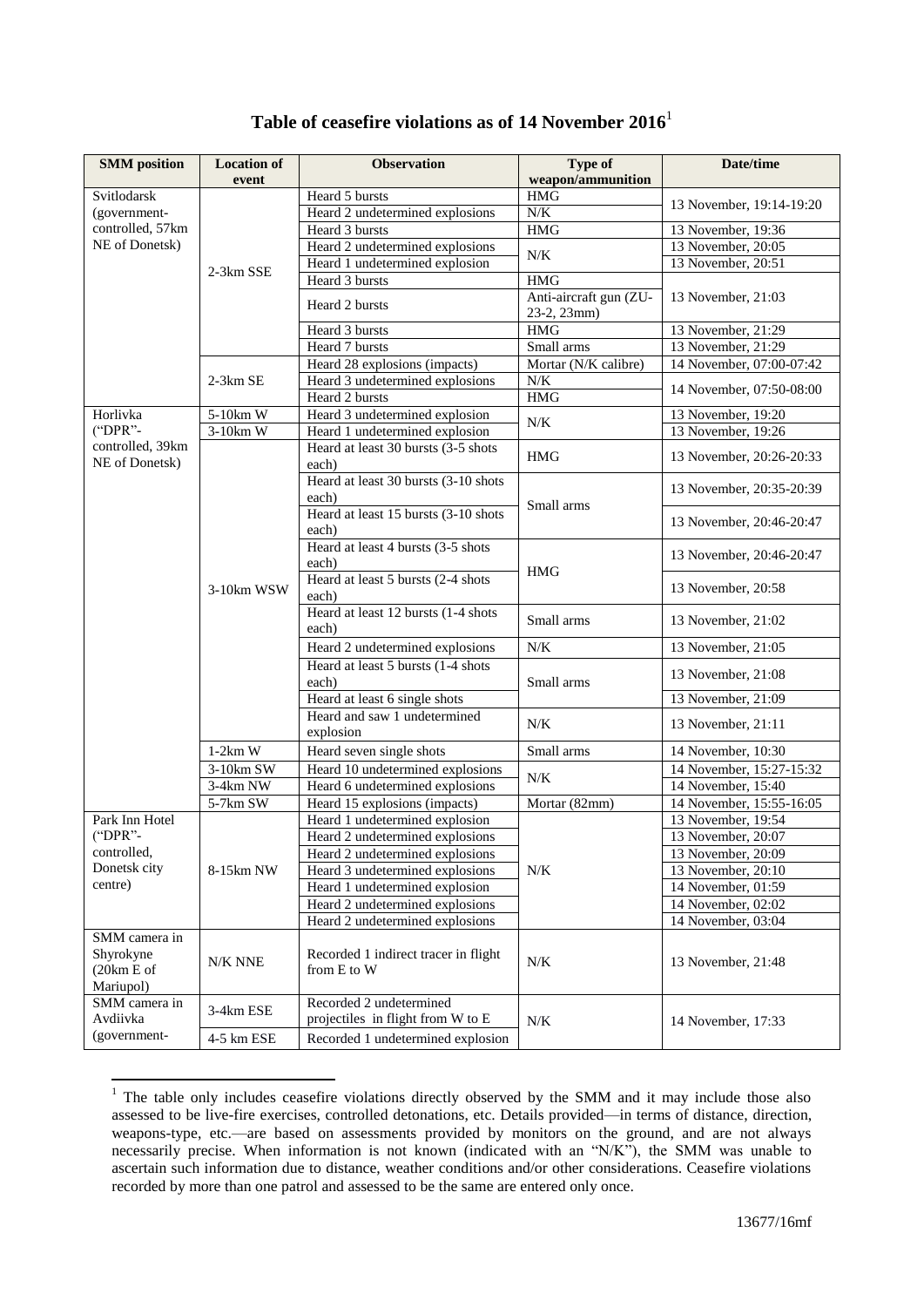| controlled, 17km             | $2-3km E$   | Recorded 1 undetermined explosion                           |                   | 14 November, 17:38                             |
|------------------------------|-------------|-------------------------------------------------------------|-------------------|------------------------------------------------|
| N of Donetsk                 |             | Recorded 1 undetermined explosion                           |                   | 14 November, 17:43                             |
| city centre)                 | 3-4km ESE   | Recorded 1 undetermined explosion                           |                   | 14 November, 17:45                             |
|                              |             | Recorded 1 undetermined projectile                          |                   |                                                |
|                              |             | in flight from W to E                                       |                   | 14 November, 17:58                             |
|                              | 4-5km ESE   | Recorded 1 undetermined explosion                           |                   |                                                |
|                              |             | Recorded 1 undetermined projectile<br>in flight from W to E |                   | 14 November, 18:00                             |
| Debaltseve                   |             | Heard 5 undetermined explosions                             |                   | 14 November, 07:24                             |
| ("DPR"-                      | $6-8km$ W   | Heard 1 undetermined explosion                              | N/K               | 14 November, 07:32                             |
| controlled, 58km             |             | Heard 2 undetermined explosions                             |                   | 14 November, 07:45                             |
| NE of Donetsk)<br>Yasynuvata |             |                                                             |                   |                                                |
| ("DPR"-                      | $3-4km$ W   | Heard 15 undetermined explosions                            | N/K<br>Small arms | 14 November, 08:20-08:30                       |
| controlled, 16km             | $2-3km$ W   | Heard continuous exchange of fire                           | Small arms        |                                                |
| NE of Donetsk)               | 4-5km W     | Heard 50 single shots<br>Heard 2 undetermined explosions    | $N\!/\!K$         | 14 November, 08:32-08:36<br>14 November, 08:47 |
|                              | $2-3km$ W   |                                                             | Small arms        | 14 November, 09:30                             |
|                              | $2-4km$ W   | Heard 10 single shots<br>Heard 1 undetermined explosion     | $N\!/\!K$         | 14 November, 09:48                             |
|                              |             | Heard 10 single shots                                       |                   | 14 November, 09:54                             |
|                              |             | Hard 1 burst                                                |                   | 14 November, 09:55                             |
|                              | $2-3km$ W   | Heard 14 single shots                                       | Small arms        | 14 November, 10:01                             |
|                              |             | Heard 1 burst                                               |                   | 14 November, 10:02                             |
|                              | $2-4km$ W   | Heard 1 burst                                               | <b>HMG</b>        | 14 November, 10:04                             |
|                              | $2-3km$ W   | Heard at least 9 single shots                               | Small arms        | 14 November, 10:10-10:14                       |
|                              |             | Heard 18 bursts                                             | <b>HMG</b>        | 14 November, 10:30-10:35                       |
|                              | 2-3km SW    | Heard 1 undetermined explosion                              | N/K               | 14 November, 10:36                             |
|                              |             | Heard 4 single shots                                        |                   | 14 November, 10:38-10:48                       |
|                              | 3-4km SW    | Heard 1 burst                                               | Small arms        | 14 November, 10:52                             |
|                              |             | Heard 3 undetermined explosions                             | N/K               | 14 November, 10:53                             |
|                              | $2-3km$ W   | Heard 25 single shots                                       | <b>HMG</b>        | 14 November, 10:55-11:00                       |
|                              | 2-3km SW    | Heard 2 single shots                                        |                   |                                                |
|                              | $0.5-1km$ W | Heard 2 bursts                                              | Small arms        |                                                |
|                              |             | Heard 3 undetermined explosions                             |                   | 14 November, 11:11-11:12                       |
|                              | $2-3km$ W   | Heard 2 undetermined explosions                             |                   |                                                |
|                              |             | Heard 2 undetermined explosions                             |                   | 14 November, 11:25                             |
|                              |             | Heard 1 undetermined explosion                              |                   | 14 November, 11:55                             |
|                              | $4-6km$ W   | Heard 1 undetermined explosion                              | N/K               | 14 November, 12:00                             |
|                              |             | Heard 9 undetermined explosions                             |                   | 14 November, 12:05                             |
|                              |             | Heard 2 undetermined explosions                             |                   | 14 November, 12:12                             |
|                              |             | Heard 2 undetermined explosions                             |                   | 14 November, 12:20                             |
|                              |             | Heard 2 undetermined explosions                             |                   | 14 November, 12:30                             |
|                              | 3-4km WSW   | Heard 1 undetermined explosion                              |                   | 14 November, 12:38                             |
|                              |             | Heard 1 undetermined explosion                              |                   | 14 November, 12:49                             |
|                              | $3-4km$ W   | Heard 4 single shots                                        | Small arms        | 14 November, 12:55                             |
|                              | 3-4km WSW   | Heard 2 single shots                                        | $\rm HMG$         | 14 November, 12:59                             |
|                              | $3-4km$ W   | Heard 4 single shots                                        | Small arms        | 14 November, 13:00                             |
|                              | 3-4km WSW   | Heard 2 undetermined explosions                             | $N/K$             |                                                |
|                              |             | Heard 6 single shots                                        |                   | 14 November, 13:02                             |
|                              | $3-4km$ W   | Heard 2 single shots                                        | Small arms        | 14 November, 13:07                             |
|                              | 2-3km WSW   | Heard 2 single shots                                        |                   | 14 November, 13:16                             |
|                              |             | Heard 30 single shots                                       |                   | 14 November, 13:23-14:30                       |
|                              | $3-4km$ W   | Heard 2 undetermined explosions                             | N/K               | 14 November, 13:30                             |
|                              |             | Heard 1 undetermined explosion                              |                   | 14 November, 13:40                             |
|                              |             | Heard 1 undetermined explosion                              |                   | 14 November, 13:47                             |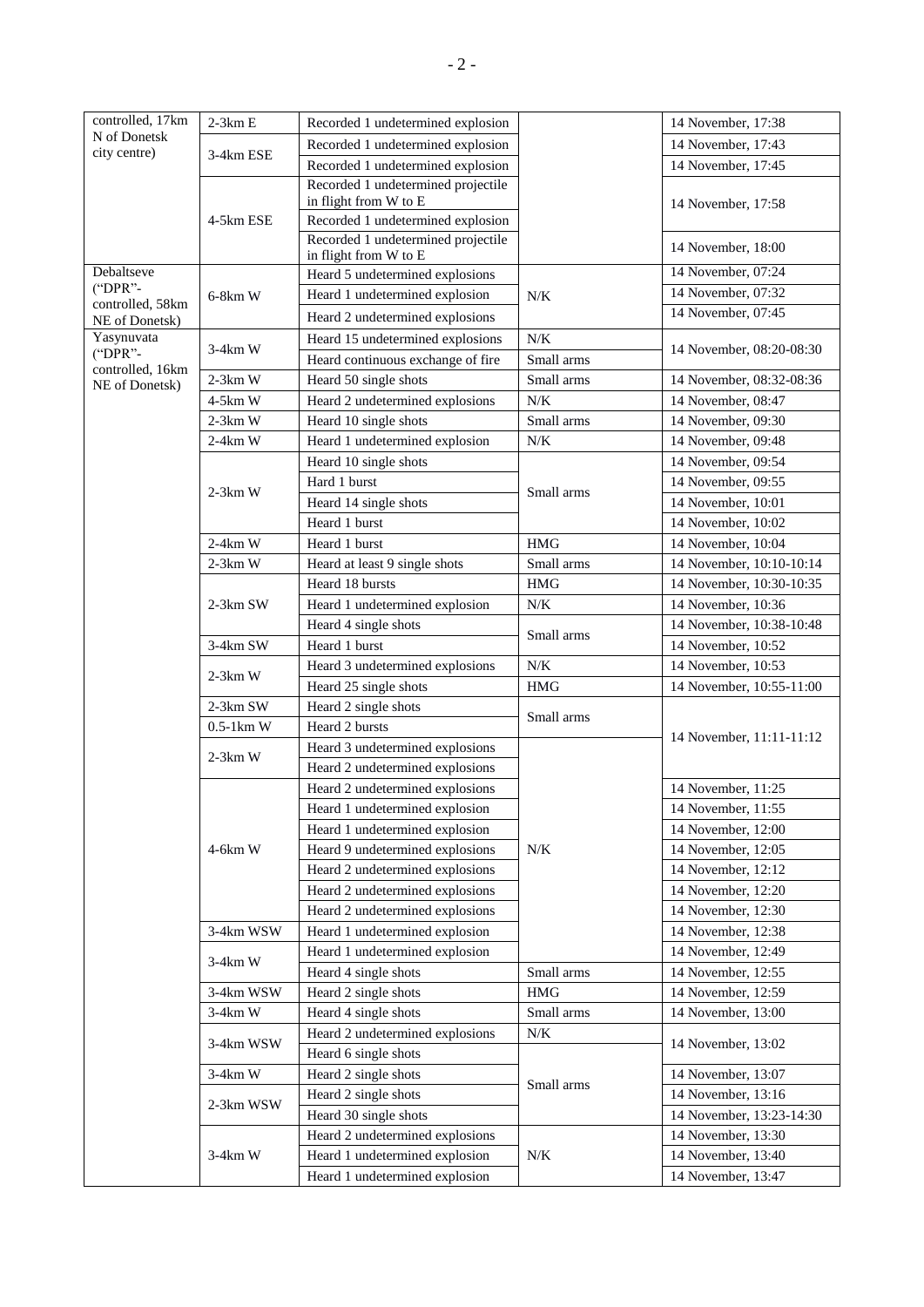|                                                                                 | 3-4km NW              | Heard 1 undetermined explosion   |                                         | 14 November, 13:48       |
|---------------------------------------------------------------------------------|-----------------------|----------------------------------|-----------------------------------------|--------------------------|
|                                                                                 |                       | Heard 50 single shots            |                                         | 14 November, 13:55-14:00 |
|                                                                                 | 3-4km WSW             | Heard 8 bursts                   | Anti-aircraft-gun<br>(N/K calibre/type) |                          |
|                                                                                 |                       | Heard 2 undetermined explosions  | N/K                                     |                          |
|                                                                                 |                       | Heard 26 single shots            | <b>HMG</b>                              |                          |
|                                                                                 |                       | Heard 20 single shots            |                                         | 14 November, 14:00-14:10 |
|                                                                                 |                       | Heard 6 single shots             | Small arms                              | 14 November, 14:10-14:20 |
|                                                                                 | 2-3km WSW             | Heard 2 bursts                   |                                         |                          |
|                                                                                 |                       | Heard 6 single shots             | <b>HMG</b>                              |                          |
|                                                                                 |                       | Heard 8 bursts                   |                                         |                          |
| Chermalyk<br>(government-<br>controlled, 31km<br>NE of Mariupol)                | 2-5km SSW             | Heard 2 single shots             | Small arms                              | 14 November, 10:25       |
| Pikuzy ("DPR"-<br>controlled, 23km<br>NE of Mariupol)                           | N/K SW                | Heard 5 undetermined explosions  | N/K                                     | 14 November, 11:45       |
| Avdiivka<br>(government-                                                        | 3-4km SE              | Heard 1 burst                    | <b>HMG</b>                              | 14 November, 12:10       |
| controlled, 17km<br>N of Donetsk)                                               |                       | Heard 1 undetermined explosion   | N/K                                     | 14 November, 12:11       |
| Molodizhne                                                                      | 10-20km SW            | Heard 42 undetermined explosions | N/K                                     | 14 November, 07:10-07:40 |
| ("LPR"-<br>controlled, 63km<br>NW of Luhansk)                                   | $1-1.5km$ SW          | Heard 6 shots                    | Small arms                              | 14 November 07:30-07:36  |
| 1km NW of<br>Pervomaisk<br>$("LPR" -$<br>controlled, 57km<br>W of Luhansk)      | 10-20km SW            | Heard 3 undetermined explosions  | N/K                                     | 14 November, 07:51-07:54 |
| 2km SW of<br>Kalynove<br>$("LPR" -$<br>controlled, 60km<br>W of Luhansk)        | 10-14km W             | Heard 1 explosion (outgoing)     | Artillery (N/K)<br>calibre)             | 14 November, 08:45       |
| Sentianivka<br>(formerly<br>Frunze, "LPR"-<br>controlled, 44km<br>W of Luhansk) | 400m N                | Heard 2-5 single shots           | Small arms                              | 14 November, 12:25-12:27 |
| Raivka ("LPR"-                                                                  |                       | Heard 12-13 bursts               | <b>HMG</b>                              |                          |
| controlled, 16km<br>NW of Luhansk)                                              | 500-700m<br><b>NW</b> | Saw and heard 35 tracer rounds   |                                         | 14 November, 13:17-13:37 |
|                                                                                 |                       | Heard 5 shots (outgoing)         | Under-barrel grenade<br>launcher        |                          |
| Zolote<br>(government-<br>controlled, 60km<br>NW of Luhansk)                    | 10km SW               | Heard 3 undetermined explosions  | N/K                                     | 14 November 13:45-13:47  |
| 5km N of<br>Lopaskyne                                                           | $2-3km$ SW            | Heard 5 explosions<br>(outgoing) | Mortar (82mm)                           | 14 November, 14:16       |
| (government-<br>controlled, 23km<br>NW of Luhansk)                              | 4-6km SE              | Heard 22 bursts                  | $\rm{HMG}$                              | 14 November, 14:18       |
|                                                                                 |                       | Heard 20 shots (outgoing)        | AGL (AGS)                               |                          |
|                                                                                 | 4-6km SE              | Heard more than 50 bursts        | Small arms                              | 14 November, 14:30       |
|                                                                                 | 2-3km SW              | Heard 2 explosions<br>(outgoing) | Mortar (82mm)                           | 14 November, 14:34       |
| Shchastia                                                                       |                       | Heard 1 undetermined explosion   | N/K                                     |                          |
| (government-<br>controlled, 20km<br>N of Luhansk)                               | 1km SE                | Heard 4 single shots             | Small arms                              | 14 November, 14:30       |